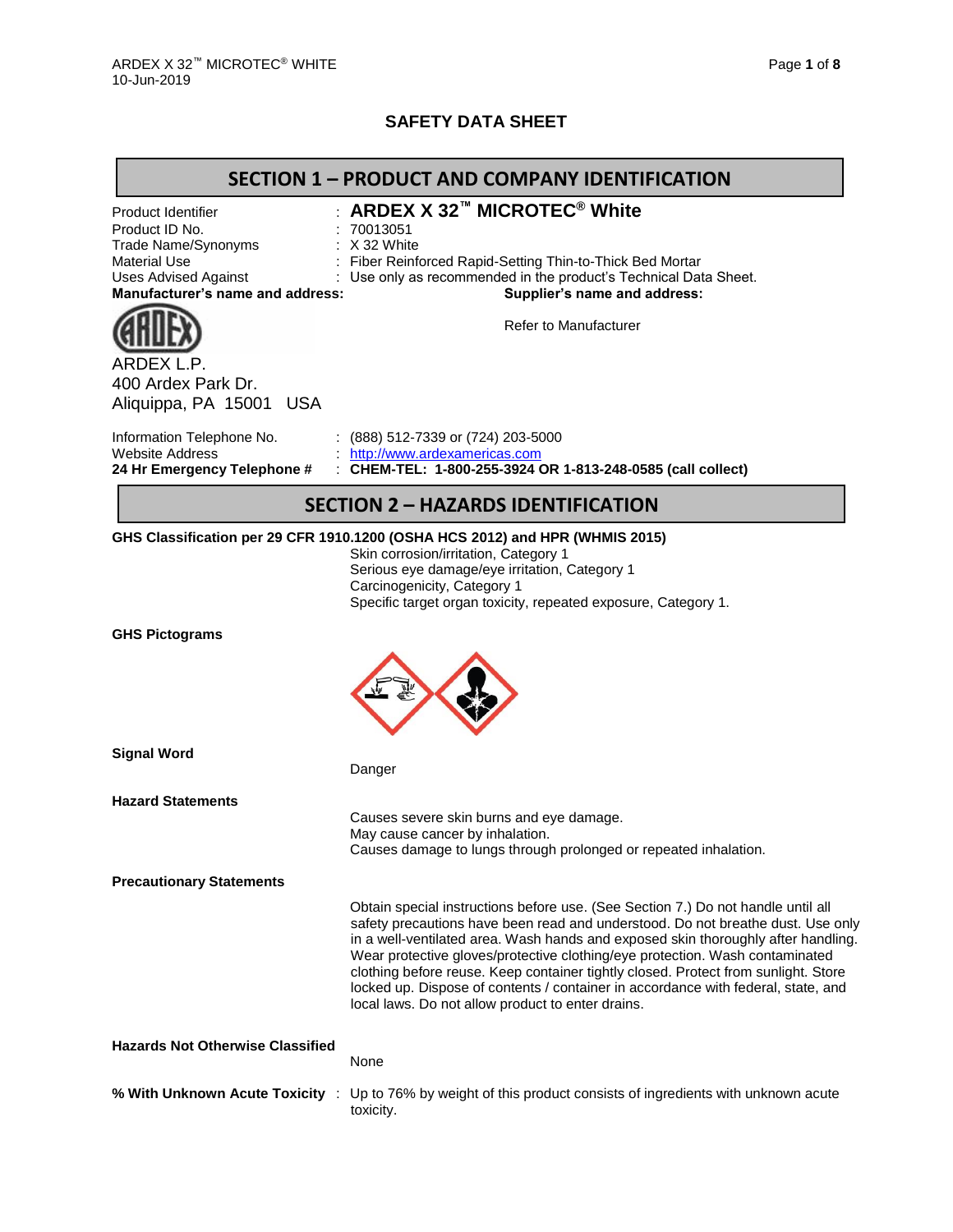# **SECTION 3 – COMPOSITION/INFORMATION ON INGREDIENTS**

| Ingredients                | CAS#       | % (by weight) |
|----------------------------|------------|---------------|
|                            |            |               |
| Crystalline silica, quartz | 14808-60-7 | $30 - 60$     |
| Calcium aluminate cement   | 65997-16-2 | $10 - 30$     |
| Calcium sulfate            | 7778-18-9  | $5 - 10$      |
| Portland cement            | 65997-15-1 | $5 - 10$      |
| Limestone                  | 1317-65-3  | $1 - 5$       |
| VA/E copolymer             | 24937-78-8 | $1 - 5$       |
| Amorphous fumed silica     | 69012-64-2 | $1 - 5$       |

The exact percentages of the ingredients have been withheld by the manufacturer as trade secrets.

| <b>SECTION 4 - FIRST AID MEASURES</b>   |                                                                                                                                                                                                                                                                                                                                                                    |  |  |  |  |  |
|-----------------------------------------|--------------------------------------------------------------------------------------------------------------------------------------------------------------------------------------------------------------------------------------------------------------------------------------------------------------------------------------------------------------------|--|--|--|--|--|
| General                                 | : Call a Poison Center or doctor if you feel unwell.                                                                                                                                                                                                                                                                                                               |  |  |  |  |  |
| <b>Inhalation</b>                       | Remove person to fresh air and keep at rest in a position comfortable for<br>breathing. Get medical attention.                                                                                                                                                                                                                                                     |  |  |  |  |  |
| <b>Skin contact</b>                     | : Remove contaminated clothing. Flush affected skin with water. If irritation or rash<br>occurs, seek medical attention/advice.                                                                                                                                                                                                                                    |  |  |  |  |  |
| Eye contact                             | Rinse cautiously with water for several minutes. Remove contact lenses, if present<br>and easy to do. Continue rinsing. Get medical attention.                                                                                                                                                                                                                     |  |  |  |  |  |
| Ingestion                               | : Rinse mouth. Do NOT induce vomiting. Call a POISON CENTER or<br>doctor/physician if you feel unwell.                                                                                                                                                                                                                                                             |  |  |  |  |  |
| <b>Notes for Physician</b>              | : Treat symptomatically.                                                                                                                                                                                                                                                                                                                                           |  |  |  |  |  |
|                                         | Signs and symptoms of short-term (acute) exposure                                                                                                                                                                                                                                                                                                                  |  |  |  |  |  |
| Inhalation                              | : Symptoms may include coughing and shortness of breath.                                                                                                                                                                                                                                                                                                           |  |  |  |  |  |
| <b>Skin</b>                             | : Symptoms may include redness and itching. Contact with wet material, or moist<br>areas of skin, causes skin burns. Skin thickening, cracking, or fissuring may occur.                                                                                                                                                                                            |  |  |  |  |  |
| Eyes                                    | : Direct contact may strongly irritate or burn the eyes. Could cause blindness.                                                                                                                                                                                                                                                                                    |  |  |  |  |  |
| Ingestion                               | : Symptoms such as gastric pain, nausea, vomiting, and diarrhea may occur.                                                                                                                                                                                                                                                                                         |  |  |  |  |  |
| Effects of long-term (chronic) exposure |                                                                                                                                                                                                                                                                                                                                                                    |  |  |  |  |  |
|                                         | : Prolonged inhalation may cause adverse lung effects with symptoms including<br>coughing and shortness of breath. Repeated or prolonged inhalation of fine dusts<br>may cause severe scarring of the lungs, a disease called silicosis, and alveolar<br>proteinosis (lower lung disease). Silicosis has been linked to kidney damage and<br>autoimmune disorders. |  |  |  |  |  |
|                                         | Indication of need for immediate medical attention or special treatment                                                                                                                                                                                                                                                                                            |  |  |  |  |  |
|                                         | : Difficulty breathing persists after removing the person to fresh air.<br>Any burn to the skin.<br>Any exposure to the eye which causes irritation.<br>Ingestion.                                                                                                                                                                                                 |  |  |  |  |  |
|                                         | <b>SECTION 5 - FIRE FIGHTING MEASURES</b>                                                                                                                                                                                                                                                                                                                          |  |  |  |  |  |

| Suitable extinguishing media | : Carbon dioxide, dry chemical powder, foam.<br>Unsuitable extinguishing media : Water. Water will damage the paper bags. Contact of the product with water will<br>form caustic alkaline material. |
|------------------------------|-----------------------------------------------------------------------------------------------------------------------------------------------------------------------------------------------------|
|                              | Hazardous combustion products: Calcium oxide, calcium oxalate, acetic acid, formic acid, formaldehydes, carbon<br>monoxide, and carbon dioxide.                                                     |

**Special fire-fighting procedures/equipment**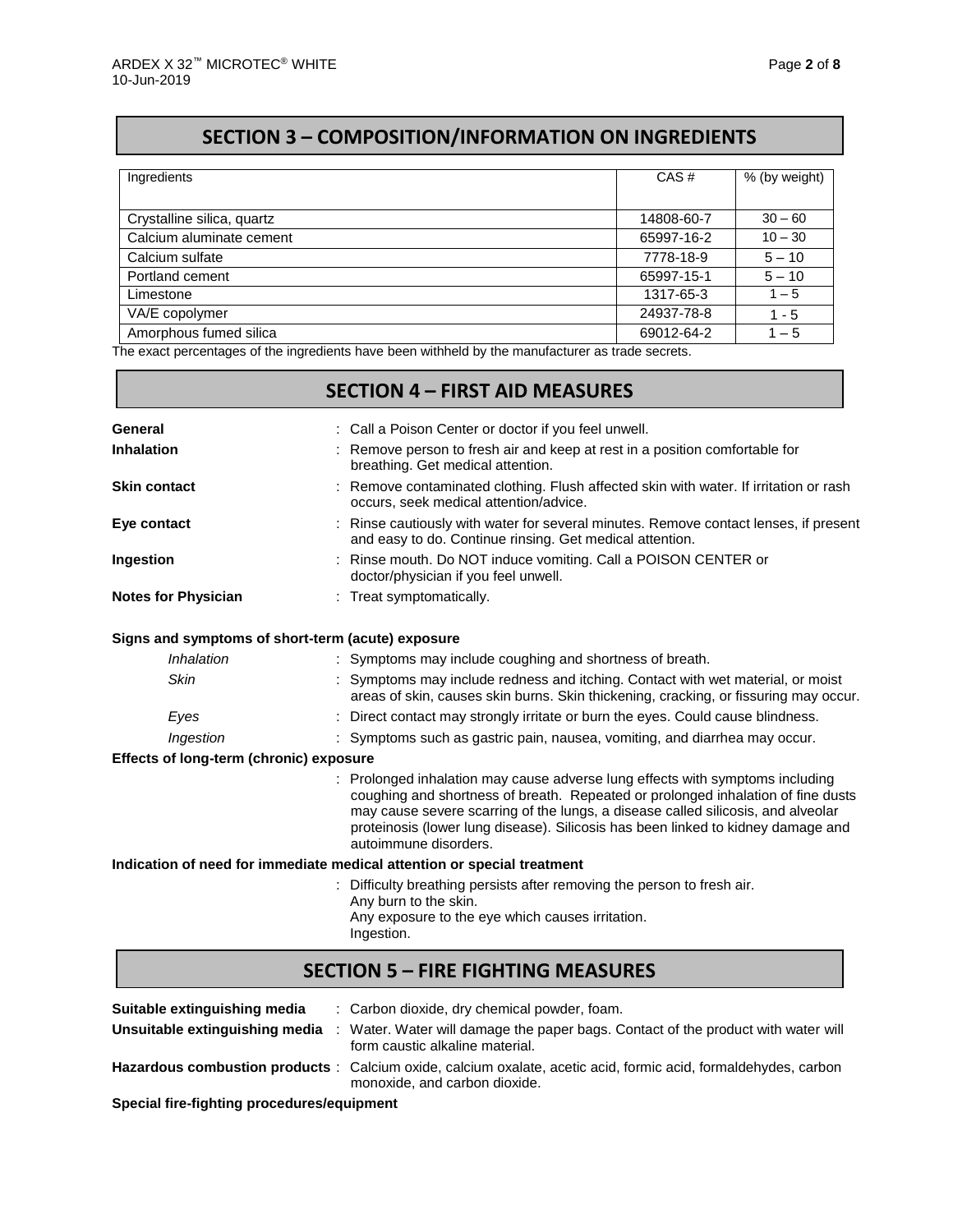- : Firefighters should wear proper protective equipment and self-contained breathing apparatus with full face piece operated in positive pressure mode. Move containers from fire area if safe to do so.
- **Environmental precautions** : Do not allow material to enter drains or contaminate ground water system. **Fire hazards/conditions of flammability**

: Product is not flammable. Packaging is paper and plastic.

**Flammability classification (OSHA 29 CFR 1910.1200, WHMIS 2015)**

: Not flammable

| <b>SECTION 6 - ACCIDENTAL RELEASE MEASURES</b>        |                                                                                                                                                                                                                                                                                                                                                                 |  |  |  |  |  |
|-------------------------------------------------------|-----------------------------------------------------------------------------------------------------------------------------------------------------------------------------------------------------------------------------------------------------------------------------------------------------------------------------------------------------------------|--|--|--|--|--|
| <b>Personal precautions</b>                           | : Restrict access to area until completion of clean-up. All persons dealing with<br>clean-up should wear the appropriate chemically protective equipment.                                                                                                                                                                                                       |  |  |  |  |  |
| <b>Protective equipment</b>                           | : Refer to Section 8 for additional information on acceptable personal protective<br>equipment.                                                                                                                                                                                                                                                                 |  |  |  |  |  |
| <b>Emergency Procedures</b>                           | : This product does not contain chemicals requiring EPA notification for spills. In<br>case of a chemical spill, call the emergency telephone number listed in Section 1.<br>US CERCLA Reportable quantity (RQ): None reported.                                                                                                                                 |  |  |  |  |  |
| Methods and materials for containment and cleaning up |                                                                                                                                                                                                                                                                                                                                                                 |  |  |  |  |  |
|                                                       | : Ventilate area of release. Stop spill or leak at source if safely possible. Contain<br>material, preventing it from entering sewer lines or waterways. Using HEPA<br>vacuum, or other dustless methods, gather up spilled material and place in<br>suitable container for later disposal (see Section 13). Notify the appropriate<br>authorities as required. |  |  |  |  |  |
| <b>Prohibited materials</b>                           | : Avoid adding water. This product becomes alkaline when wet.                                                                                                                                                                                                                                                                                                   |  |  |  |  |  |
| <b>Environmental precautions</b>                      | Do not allow product to enter drains or waterways. Do not allow material to<br>contaminate ground water system.                                                                                                                                                                                                                                                 |  |  |  |  |  |
| <b>Reference to other sections</b>                    | : See Section 13 for disposal information.                                                                                                                                                                                                                                                                                                                      |  |  |  |  |  |

## **SECTION 7 – HANDLING AND STORAGE**

| <b>Special instructions</b> | : Use ventilation to control levels of dust in the work area.                                                                                                                                                                                                                                                                                                                                                                                                                                                   |
|-----------------------------|-----------------------------------------------------------------------------------------------------------------------------------------------------------------------------------------------------------------------------------------------------------------------------------------------------------------------------------------------------------------------------------------------------------------------------------------------------------------------------------------------------------------|
| Safe handling procedures    | : Wear chemically resistant protective equipment during handling. Use in a<br>well-ventilated area. Training the workers on the potential health hazards<br>associated with product dust is important. Secondary inhalation exposures could<br>occur when cleaning equipment, or when removing or laundering the clothing. Do<br>not breathe dust. Avoid and control operations which create dust. Keep containers<br>tightly closed when not in use. Wash hands and exposed skin thoroughly after<br>handling. |
| <b>Storage requirements</b> | : Store in a cool, dry place. Store away from heat and open flame. Avoid storing in<br>direct sunlight. Store in original container. Keep tightly closed when not in use.<br>Store locked up. Keep out of reach of children.                                                                                                                                                                                                                                                                                    |
| Incompatible materials      | : Keep away from strong acids and oxidizing agents. (See Section 10.)                                                                                                                                                                                                                                                                                                                                                                                                                                           |
| Special packaging materials | : Always keep in containers made of the same materials as the supply container.                                                                                                                                                                                                                                                                                                                                                                                                                                 |

## **SECTION 8 – EXPOSURE CONTROLS AND PERSONAL PROTECTION**

| <b>Permissible Exposure Limits</b> | : No exposure limits have been established for the product itself. Below are<br>exposure limits for the components in the product. |                  |             |                                            |             |  |  |
|------------------------------------|------------------------------------------------------------------------------------------------------------------------------------|------------------|-------------|--------------------------------------------|-------------|--|--|
| Threshold Limit Values             | CAS#                                                                                                                               | <b>ACGIH TLV</b> |             | <b>OSHA PEL</b>                            |             |  |  |
| for the Ingredients                |                                                                                                                                    | <b>TWA</b>       | <b>STEL</b> | PEL                                        | <b>STEL</b> |  |  |
| Limestone                          | 1317-65-3                                                                                                                          | N/A <sub>v</sub> | N/Av        | 15 mg/m $3$<br>(Total dust);<br>5 mg/ $m3$ | N/Av        |  |  |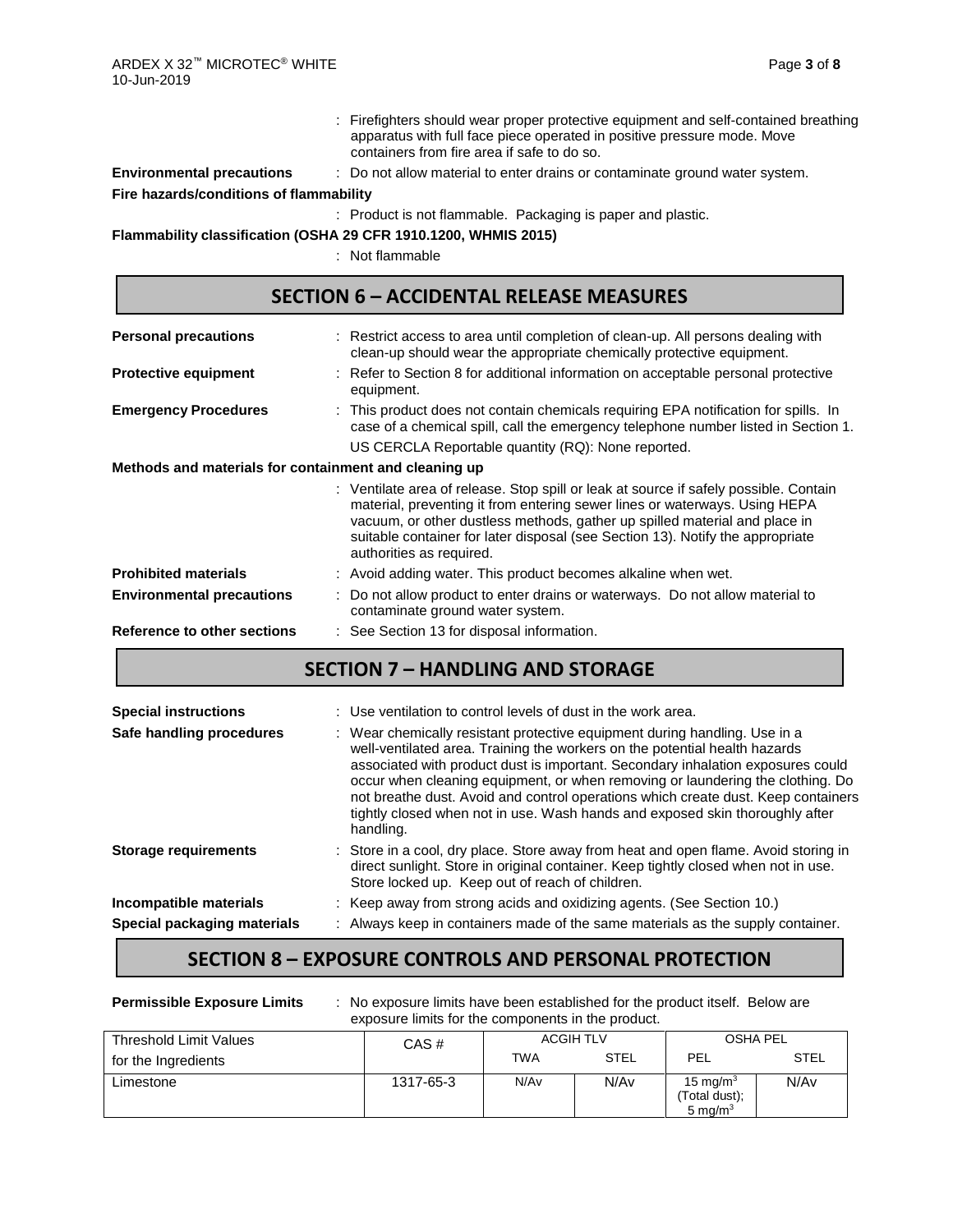|                            |            |                                                                                    |                  | (respirable)                                                        |      |
|----------------------------|------------|------------------------------------------------------------------------------------|------------------|---------------------------------------------------------------------|------|
| Calcium aluminate cement   | 65997-16-2 | 1 mg/m $3$<br>(as<br>Aluminum<br>metal and<br>insoluble<br>compounds)              | N/Av             | N/Av                                                                | N/Av |
| Calcium sulfate            | 7778-18-9  | 10 mg/m $3$<br>(inhalable)                                                         | N/Av             | 15 mg/m <sup>3</sup><br>(Total dust);<br>5 mg/m $3$<br>(respirable) | N/Av |
| Portland cement            | 65997-15-1 | 1 mg/m $3$<br>(respirable, no<br>asbestos and<br>$< 1\%$<br>crystalline<br>silica) | N/A <sub>v</sub> | 15 mg/m $3$<br>(Total dust);<br>5 mg/m $3$<br>(respirable)          | N/Av |
| VA/E copolymer             | 24937-78-8 | 10 mg/m $3$<br>(Total dust);<br>$3 \text{ mg/m}^3$<br>(respirable)                 | N/Av             | 15 mg/m <sup>3</sup><br>(Total dust);<br>5 mg/m $3$<br>(respirable) | N/Av |
| Crystalline silica, quartz | 14808-60-7 | $0.025$ mg/m <sup>3</sup><br>(respirable<br>fraction)                              | N/Av             | $0.05 \,\mathrm{mg/m^3}$<br>(respirable)<br>(final rule<br>limit)   | N/Av |
| Amorphous fumed silica     | 69012-64-2 | 2 mg/m $3$<br>(respirable)                                                         | N/Av             | N/Av                                                                | N/Av |

**Engineering Controls** : Use general ventilation in combination with local exhaust ventilation with HEPA filtration to maintain air concentrations below recommended exposure limits. Ventilation should effectively remove and prevent buildup of any dust generated from the handling of this product. **Personal Protective Equipment Eye / face protection** : Safety glasses or chemical goggles must be worn when using this product. Additionally, a face shield is recommended if splashing is possible. **Skin protection** : Wear chemical resistant protective clothing and impervious gloves. Glove materials such as nitrile rubber or Viton (fluorocarbon rubber) are recommended. **Body protection** : Where extensive exposure to product is possible, use resistant coveralls, apron and boots to prevent contact. **Respiratory protection** : If work process generates excessive quantities of dust, or exposures in excess of any PEL, wear an appropriate particulate respirator (dust mask). Mask should be rated at N-95 or higher. **Site safety equipment** : An eyewash station and safety shower should be made available in the immediate working area. **General hygiene considerations** : Avoid contact with eyes, skin and clothing. Do not breathe dust. Do not eat, drink or smoke when using this product. Clean all equipment and clothing at end of each work shift. This product contains crystalline silica. Comply with all requirements within OSHA Standard 29 CFR § 1926.1153 **-** Respirable crystalline silica for Construction**.**

### **SECTION 9 – PHYSICAL AND CHEMICAL PROPERTIES**

| <b>Physical state</b>                       | : solid     | Appearance                                                      | : white powder    |
|---------------------------------------------|-------------|-----------------------------------------------------------------|-------------------|
| Odor                                        | $:$ No odor | <b>Odor threshold</b>                                           | : N/Av            |
| рH                                          | $: 10 - 12$ | <b>Specific gravity</b>                                         | $: 2.7 - 3.1$     |
| <b>Boiling point</b>                        | : $N/Ap$    | <b>Coefficient of water/oil distribution : N/Av</b>             |                   |
| <b>Melting/Freezing point</b>               | : $N/Av$    | Solubility in water                                             | : $<$ 55 g/L      |
| Vapor pressure (mm Hg @ 20°C / 68°F) : N/Av |             | <b>Evaporation rate (n-Butyl acetate = 1)</b> $\therefore$ N/Ap |                   |
| Vapor density (Air = $1$ )                  | : N/Av      | Volatiles (% by weight)                                         | : N/Av            |
| Volatile organic compounds (VOCs) : 0 g/L   |             |                                                                 |                   |
| <b>Particle size</b>                        | : N/Av      | <b>Flammability classification</b>                              | $:$ Not flammable |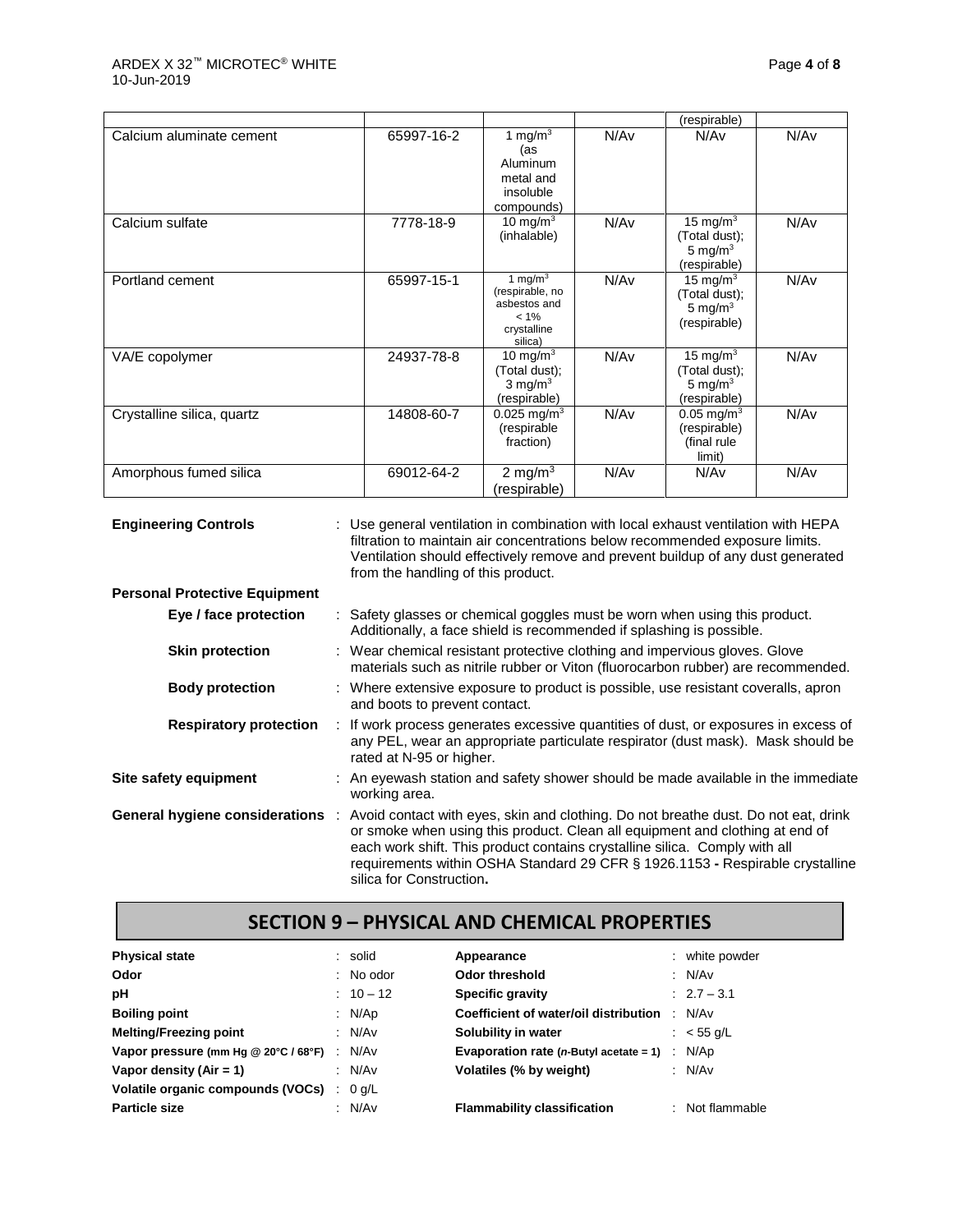| <b>Flash point</b>                                                  |  | : $N/Av$        | <b>Lower flammable limit (% by vol)</b> : Not available |  |                 |  |  |
|---------------------------------------------------------------------|--|-----------------|---------------------------------------------------------|--|-----------------|--|--|
| Flash point method                                                  |  | : $N/Av$        | <b>Upper flammable limit (% by vol)</b> : Not available |  |                 |  |  |
| <b>Auto-ignition temperature</b>                                    |  | : N/Av          | Decomposition temperature                               |  | : Not available |  |  |
| <b>Viscosity</b>                                                    |  | : Not available | <b>Oxidizing properties</b>                             |  | : Not available |  |  |
| Explosion data: Sensitivity to mechanical impact / static discharge |  |                 |                                                         |  |                 |  |  |

**:** Not expected to be sensitive to mechanical impact or static discharge.

## **SECTION 10 – REACTIVITY AND STABILITY INFORMATION**

**Reactivity Example 20 CONTER 12 CONTACT** water may cause hydration and formation of caustic calcium

|                            | hydroxide.                                                                 |
|----------------------------|----------------------------------------------------------------------------|
| <b>Stability</b>           | : Stable under the recommended storage and handling conditions prescribed. |
| <b>Hazardous reactions</b> | : Hazardous polymerization does not occur.                                 |
| <b>Conditions to avoid</b> | $\therefore$ High temperatures.                                            |

**Materials to avoid and incompatibility**

: Oxidizing agents. Strong acids.

**Hazardous decomposition products**

: None known, refer to hazardous combustion products in Section 5.

## **SECTION 11 – TOXICOLOGICAL INFORMATION**

**Routes of exposure** : *Inhalation:* YES *Skin Absorption:* NO *Skin and Eyes:* Yes *Ingestion:* YES

**Symptoms of exposure** : See Section 4.

#### **Calculated Acute Toxicity Estimates for the Product**

- *Inhalation* : Not Available
- *Oral* : Not Available
- *Dermal* : Not Available

**Toxicological data** : There are insufficient data for estimating the product's acute toxicity. See below for individual ingredient acute toxicity data.

| <b>Acute Toxicity Parameters</b> | CAS#       | LC50, Inhalation | LD50, Oral       | LD50, Dermal  |
|----------------------------------|------------|------------------|------------------|---------------|
| for the Ingredients              |            | mg/L, Rat, 4 hr  | mg/kg, rat       | mg/kg, rabbit |
| Limestone                        | 1317-65-3  | N/Av             | 6,450            | N/Av          |
| Calcium aluminate cement         | 65997-16-2 | N/Av             | N/Av             | N/Av          |
| Calcium sulfate                  | 7778-18-9  | N/Av             | > 3,000          | <b>NAv</b>    |
| Portland cement                  | 65997-15-1 | N/Av             | N/Av             | N/Av          |
| VA/E copolymer                   | 24937-78-8 | N/Av             | > 1.000          | N/Av          |
| Crystalline silica, quartz       | 14808-60-7 | N/Av             | N/A <sub>v</sub> | N/Av          |
| Amorphous fumed silica           | 69012-64-2 | N/Av             | >22,500          | N/Av          |

| Skin corrosion or irritation                           | : Causes skin corrosion when wet.                                                                                                                                                                                                                                                                      |  |  |  |  |  |  |
|--------------------------------------------------------|--------------------------------------------------------------------------------------------------------------------------------------------------------------------------------------------------------------------------------------------------------------------------------------------------------|--|--|--|--|--|--|
| Serious eye damage / eye irritation                    |                                                                                                                                                                                                                                                                                                        |  |  |  |  |  |  |
|                                                        | : Causes eye burns. May cause blindness.                                                                                                                                                                                                                                                               |  |  |  |  |  |  |
|                                                        | Respiratory or skin sensitization : Portland cement may cause an allergic skin reaction, in hypersensitive individuals<br>possibly due to trace amounts of chromium.                                                                                                                                   |  |  |  |  |  |  |
| <b>Germ cell mutagenicity</b>                          | : None known.                                                                                                                                                                                                                                                                                          |  |  |  |  |  |  |
| Carcinogenic status                                    | : This product contains Crystalline silica. Crystalline silica (respirable size) is<br>classified as carcinogenic by inhalation by IARC (Group 1), ACGIH (Group A2),<br>NTP (Group 1) and OSHA (OSHA Select carcinogen). No other components are<br>listed as carcinogens by ACGIH, IARC, OSHA or NTP. |  |  |  |  |  |  |
| <b>Reproductive toxicity</b>                           | : None known.                                                                                                                                                                                                                                                                                          |  |  |  |  |  |  |
| <b>Specific Target Organ Toxicity, Single Exposure</b> |                                                                                                                                                                                                                                                                                                        |  |  |  |  |  |  |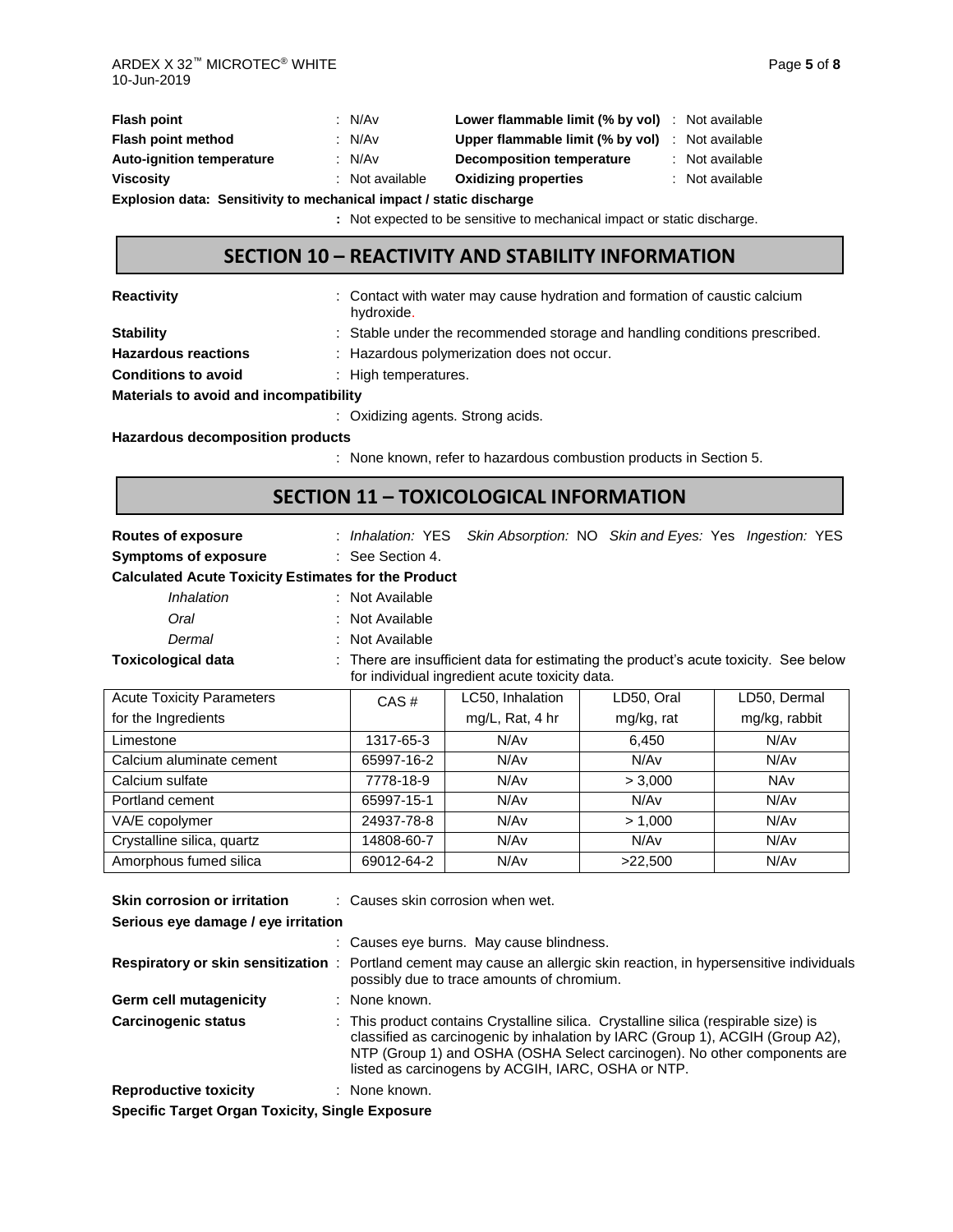|                                                          | : May cause respiratory irritation.                                                                                                                                          |  |  |  |  |  |  |
|----------------------------------------------------------|------------------------------------------------------------------------------------------------------------------------------------------------------------------------------|--|--|--|--|--|--|
| <b>Specific Target Organ Toxicity, Repeated Exposure</b> |                                                                                                                                                                              |  |  |  |  |  |  |
|                                                          | : May cause lung damage (silicosis) upon repeated or prolonged exposure. Silicosis<br>may be accompanied by complications such as kidney damage and autoimmune<br>disorders. |  |  |  |  |  |  |
| <b>Aspiration hazard</b>                                 | : None known.                                                                                                                                                                |  |  |  |  |  |  |
| <b>Additional information</b>                            | : N/Av                                                                                                                                                                       |  |  |  |  |  |  |

#### **SECTION 12 – ECOLOGICAL INFORMATION**

| <b>Environmental effects</b>                         | : The product should not be allowed to enter drains or water courses or be<br>deposited where it can affect ground or surface waters. |  |  |  |  |  |
|------------------------------------------------------|---------------------------------------------------------------------------------------------------------------------------------------|--|--|--|--|--|
| Ecotoxicological                                     | : No data is available on the product itself.                                                                                         |  |  |  |  |  |
| <b>Ecotoxicity</b>                                   | : No data available.                                                                                                                  |  |  |  |  |  |
| <b>Biodegradability</b>                              | : No data available.                                                                                                                  |  |  |  |  |  |
| <b>Bioaccumulative potential:</b> No data available. |                                                                                                                                       |  |  |  |  |  |
| Mobility in soil                                     | : No data available.                                                                                                                  |  |  |  |  |  |
| <b>PBT and vPvB assessment</b>                       |                                                                                                                                       |  |  |  |  |  |
|                                                      | : No data available.                                                                                                                  |  |  |  |  |  |
| Other adverse effects                                | : No data available.                                                                                                                  |  |  |  |  |  |

## **SECTION 13 – DISPOSAL CONSIDERATION**

| <b>Handling for disposal</b> | : Handle waste according to recommendations in Section 7.                                                                                                                                     |
|------------------------------|-----------------------------------------------------------------------------------------------------------------------------------------------------------------------------------------------|
| <b>Methods of disposal</b>   | : Dispose in accordance with all applicable federal, state, provincial and local<br>regulations. Contact your local, state, provincial or federal environmental agency<br>for specific rules. |
| Packaging                    | : Handle contaminated packaging in the same manner as the product.                                                                                                                            |
| <b>RCRA</b>                  | : For disposal of unused or waste material, check with local, state and federal<br>environmental agencies.                                                                                    |

# **SECTION 14 – TRANSPORTATION INFORMATION**

| Regulatory<br><b>Information</b>                      | UN<br><b>Number</b> | <b>Shipping Name</b>                                                    | Packing<br>Class<br>Group |             |             |  |
|-------------------------------------------------------|---------------------|-------------------------------------------------------------------------|---------------------------|-------------|-------------|--|
| <b>TDG</b>                                            | <b>None</b>         | This product is not regulated according to Canadian<br>TDG regulations. | <b>None</b>               | <b>None</b> | <b>None</b> |  |
| <b>TDG</b><br>Additional<br>Information               | <b>None</b>         |                                                                         |                           |             |             |  |
| <b>49 CFR/DOT</b>                                     | <b>None</b>         | This product is not regulated according to US DOT<br>regulations.       | <b>None</b>               | <b>None</b> | <b>None</b> |  |
| <b>49 CFR/DOT</b><br>Additional<br><b>Information</b> | <b>None</b>         |                                                                         |                           |             |             |  |
| <b>Not requiated by IMDG.</b>                         |                     |                                                                         |                           |             |             |  |

**Not regulated by IMDG. Not regulated by IATA. Not a Marine Pollutant.**

### **SECTION 15 – REGULATORY INFORMATION**

#### **Canadian Information:**

This product has been classified according to the hazard criteria of the Hazardous Products Regulations (HPR). This SDS contains all information required by the HPR.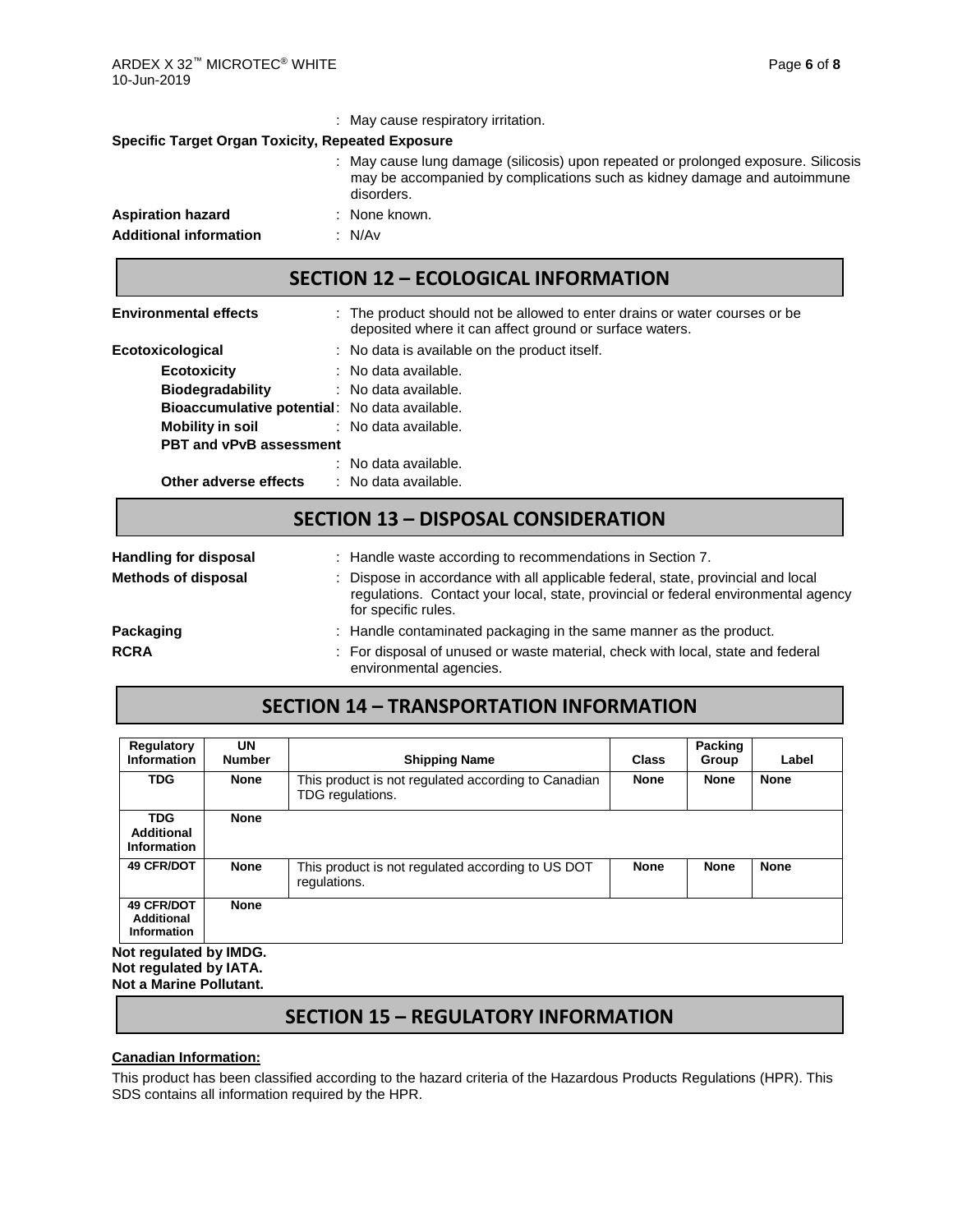Canadian Environmental Protection Act (CEPA) information: All ingredients listed appear on either the Domestic Substances List (DSL) or the Non- Domestic Substances List (NDSL).

#### **US Federal Information:**

TSCA: All listed ingredients appear on the Toxic Substances Control Act (TSCA) inventory.

CERCLA Reportable Quantity (RQ) (40 CFR 117.302): None reported.

SARA TITLE III: Sec. 311 and 312, SDS Requirements, 40 CFR 370 Hazard Classes:

Immediate (Acute) health hazard

Chronic Health Hazard.

Under SARA Sections 311 and 312, the EPA has established threshold quantities for the reporting of hazardous chemicals. The current thresholds are 500 pounds or the threshold planning quantity (TPQ), whichever is lower, for extremely hazardous substances and 10,000 pounds for all other hazardous chemicals.

SARA TITLE III: Sec. 313, Toxic Chemicals Notification, 40 CFR 372: This material is not subject to SARA notification requirements, since it does not contain any Toxic Chemical constituents above *de minimus* concentrations.

U.S. State Right to Know Laws

California Proposition 65: See product label for information regarding Proposition 65.

Other State Right to Know Laws:

| Ingredient on State RTK Law? | CAS#       | СA        | MA         | MΝ  | NJ         | NΥ | PA         | <b>RI</b>  |
|------------------------------|------------|-----------|------------|-----|------------|----|------------|------------|
| Limestone                    | 1317-65-3  | No        | <b>YES</b> | No  | YES        | No | <b>YES</b> | YES        |
| Portland cement              | 65997-15-1 | <b>No</b> | <b>YES</b> | No  | YES        | No | <b>YES</b> | <b>YES</b> |
| Calcium sulfate              | 7778-18-9  | No        | <b>YES</b> | No  | YES        | No | <b>YES</b> | <b>No</b>  |
| Crystalline silica, quartz   | 14808-60-7 | <b>No</b> | <b>YES</b> | YES | YES        | No | <b>YES</b> | <b>YES</b> |
| Amorphous fumed silica       | 69012-64-2 | No        | <b>YES</b> | No  | <b>YES</b> | No | No.        | <b>No</b>  |

### **SECTION 16 – OTHER INFORMATION**

HMIS Rating The Serious 4 – Severe : \* - Chronic Hazard 0 - Minimal 1 – Slight 2 – Moderate 3 – Serious 4 – Severe *Health:* \*3 *Flammability* 0 *Physical Hazard* 1 PPE:

Gloves, safety glasses

**Legend :** ACGIH: American Conference of Governmental Industrial Hygienists CAS: Chemical Abstract Services CERCLA: Comprehensive Environmental Response, Compensation, and Liability Act of 1980 CFR: Code of Federal Regulations DOT: Department of Transportation DSL: Domestic Substances List EPA: Environmental Protection Agency GHS: Globally Harmonized System HEPA: High Efficiency Particulate Air [filter] HMIS: Hazardous Materials Information System HPR: Hazardous Products Regulations IARC: International Agency for Research on Cancer Inh: Inhalation mg/L: milligrams per Liter (of air) mg/kg: milligrams per Kilogram (of body mass) N/Av: Not Available N/Ap: Not Applicable NFPA: National Fire Protection Association NIOSH: National Institute of Occupational Safety and Health NTP: National Toxicology Program OSHA: Occupational Safety and Health Administration PBT: Persistent, Bioaccumlative, and/or Toxic PEL: Permissible exposure limit PPE: Personal Protection Equipment